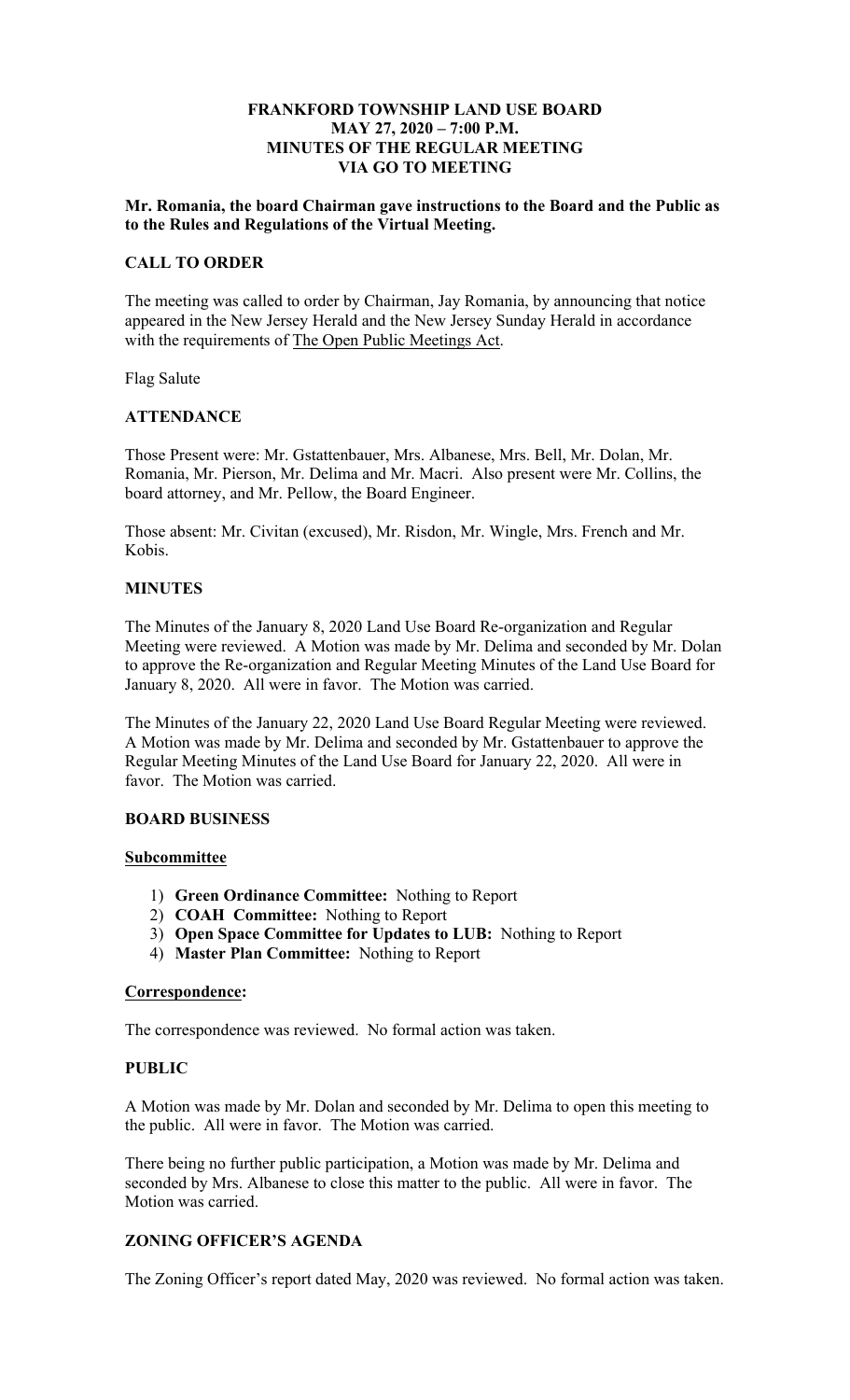# **Frankford Township Land Use Board May 27, 2020 Minutes Page 2 of 9**

#### **EXTENSIONS**

### **Ansbach/Ayers – LUB 09-12 – Block 42, Lots 15, 14.05, 1402 & 14.28 – Minor Subdivision & "C" Variance Extension:**

A letter was received from the applicant indicating that a condition of his approval was to form a Homeowner's Association for this subdivision, which was just completed. However, the time to file the deeds has expired and the applicant is requesting a reapproval and/or extension of the Minor Subdivision and "C" Variance in order to file the deeds and complete this application.

A Motion was made by Mr. Delima and seconded by Mr. Gstattenbauer to approve the re-approval of the Minor Subdivision and "C" Variance requested by the applicant. Roll Call:

| YES: | Gstattenbauer, Albanese, Bell, Dolan, Romania, Pierson, Delima, |
|------|-----------------------------------------------------------------|
|      | Macri                                                           |

NO: 0

ABSTAIN: 0

The Motion was carried.

## **SUSSEX COUNTY FARM & HORSE SHOW – 2020 LIST OF EVENTS**

 List of Events for the Fair Grounds. Mr. Richards was sworn in by the board attorney. Appearing before the board was the Fair Manager, Michael Richards, to discuss the 2020

Mr. Richards indicated that he sent the list a few months ago when he originally planned to appear before the board. Since then, due to COVID 19, a majority of the events have been cancelled. Some of the events have been rescheduled for the end of the year. He does feel that more events will be cancelled. Mr. Richards went through his list as to what events are left as of today.

Mr. Richards indicated that since they have lost a lot of their revenue, he has noticed that a lot of fair grounds have set up drive-in movies to re-coop some of their revenues. He is looking into this and questioned the board if this is allowed. He would like to have the Fire Department help share in this event to help them out. In addition he has been contacted by a local business in Branchville and would like to have a family movie night for their employees, which they would obtain the rental of the equipment for the movies.

 property. The Resolution and Ordinance to not explicitly list movie theaters, but the Mr. Collins indicated that the Sussex County Farm and Horse Show is a unique situation that it is a conditional use approval from 1994 with an Ordinance. These items set up the methods that the Sussex County Farm and Horse Show may undertake activities for the board does have some discretion to hear the annual list and determine if it fits into the scope of that 1994 Resolution. The board attorney directed that the board secretary send a copy of the 1994 Resolution and Ordinance to the board and to Mr. Richards to review. He suggested that Mr. Richards obtain their own attorney to find out whether they have authority already to do drive in theaters use and/or what approvals you might need.

 event approvals. They are not zoning approvals and do not last forever, they last for a Mr. Collins further indicated that in times of emergencies, it is a little bit more common to have temporary use. Which temporary and zoning do not go together. Basically what he is saying is that the applicant's attorney may talk to the township committee and the board could discuss it tonight whether the board would be interested in recommending to the township committee to allow special use permits for special use approvals or special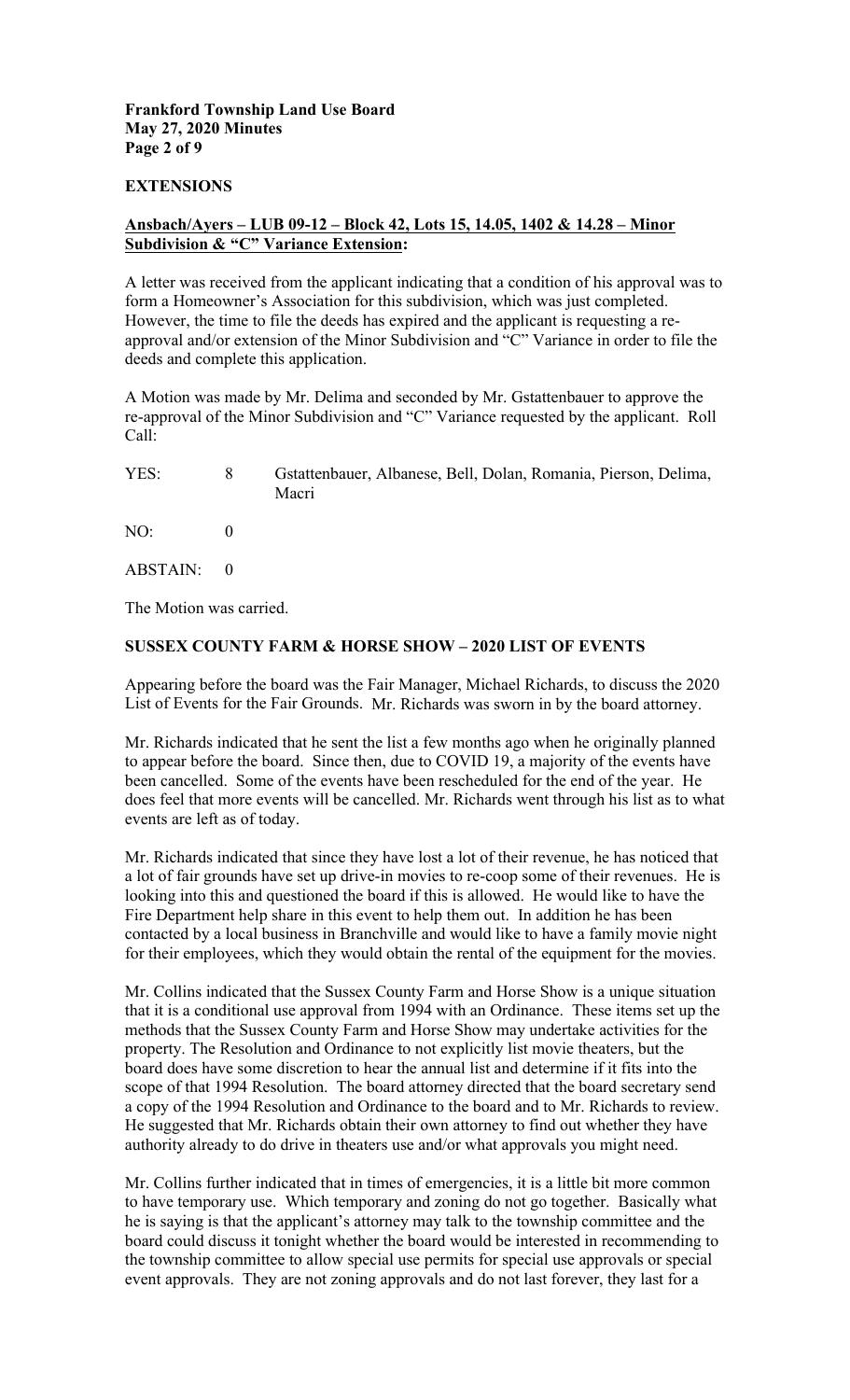## **Frankford Township Land Use Board May 27, 2020 Minutes Page 3 of 9**

#### **SUSSEX COUNTY FARM & HORSE SHOW – 2020 LIST OF EVENTS CONT.**

restrictive period of time. In this case, a lot of the towns are approving the events during the emergency order.

Mr. Collins indicated that he would defer to the board this evening, that the board does have this discretionary authority under the Resolution. Mr. Collins indicated that indoor theaters were added to the permitted uses in the zone that the ballpark is located in provided that they are inside the ballpark.

 Mr. Collins asked Mr. Richards to explain where he is intending to locate the outdoor apple circus tents were put up. The thought was that they have these FM transmitters, so theater, what days they plan to do this, the traffic control, etc. Mr. Richards indicated that at this time, this is a preliminary request. At the present time, he is not even sure they can afford to rent some of the equipment to make this profitable. They are proposing to put this in the upper parking lot. Therefore, if you were on Plains Road looking at the Fair Grounds, it would be the large field to the left back where the big there would be no speakers, therefore, there would be no noise problem. They could have the traffic come in through Plains Road and exit through Route 565. He thought the Fire Department could help them park cars and then they could profit from the event also.

tonight. Mr. Collins indicated that the board could make a recommendation to the Township Committee to allow the Drive In Theater at the Fair Grounds. In the alternative, if the board feels that this use is in the scope of the 1994 Resolution, they could allow it

A Motion was made by Mr. Pierson and seconded by Mr. Gstattenbauer to approve the 2020 List of Events for the Fair Grounds. All were in favor. The Motion was carried.

## **NEW APPLICATIONS**

## **David & Paula Cammarato – LUB 20-02 – Block 35, Lots 5 & 6 – 69 Haggerty Road Minor Subdivision & "C" Variance:**

 attorney. Mr. Wentink was accepted as an expert witness. Appearing before the board was the applicant, David Cammarato and daughter-in-law, Dawn Cammarato, the applicant's attorney, William Haggerty, and the applicant's engineer, Ken Wentink. Mr. Wentink and Mrs. Cammarato were sworn in by the board

 a parcel that is now improved with a standalone single family home and a detached barn garage area 1290 square feet. An application for an extension for that approval was made Mr. Haggerty indicated that the applicant seeks Minor Subdivision approval to create 2 conforming vacant lots in excess of 5 acres. There is no intension at this time to develop those 2 new lots, but because they have an application before the board they deemed it appropriate to be a feature tonight. However, the primary relief sought is the division of to create a 2.69 acre lot area for the barn and 2.2 acre parcel for the home. This parcel consisted of 4.49 acres purchased in 2005 and at that time it was improved by a house and garage. There was an application made before the board in 2007 to authorize some additions to the home and garage that was approved. The garage height was 19' and the in 2011 and that was granted. In 2018 the applicant's purchased a vacant parcel consisting of 15.74 acres, Lot 6. There is a total of 20.23 acres. If they had a lot averaging, they would be allowed 2.5 acre lots, but because they have a lot that is 2.22, they need a variance for the area of that parcel. Overall they have an average lot size of 5 acres. The board may be aware that the applicant's did some renovations to the barn without permits. They are before the board now asking for relief. They have been adequately reprimanded and they are renting an Air B&B with their child. The reason they did this was primarily was they wanted to be close to the parents who may need some care in the near future and this will afford an opportunity to do that.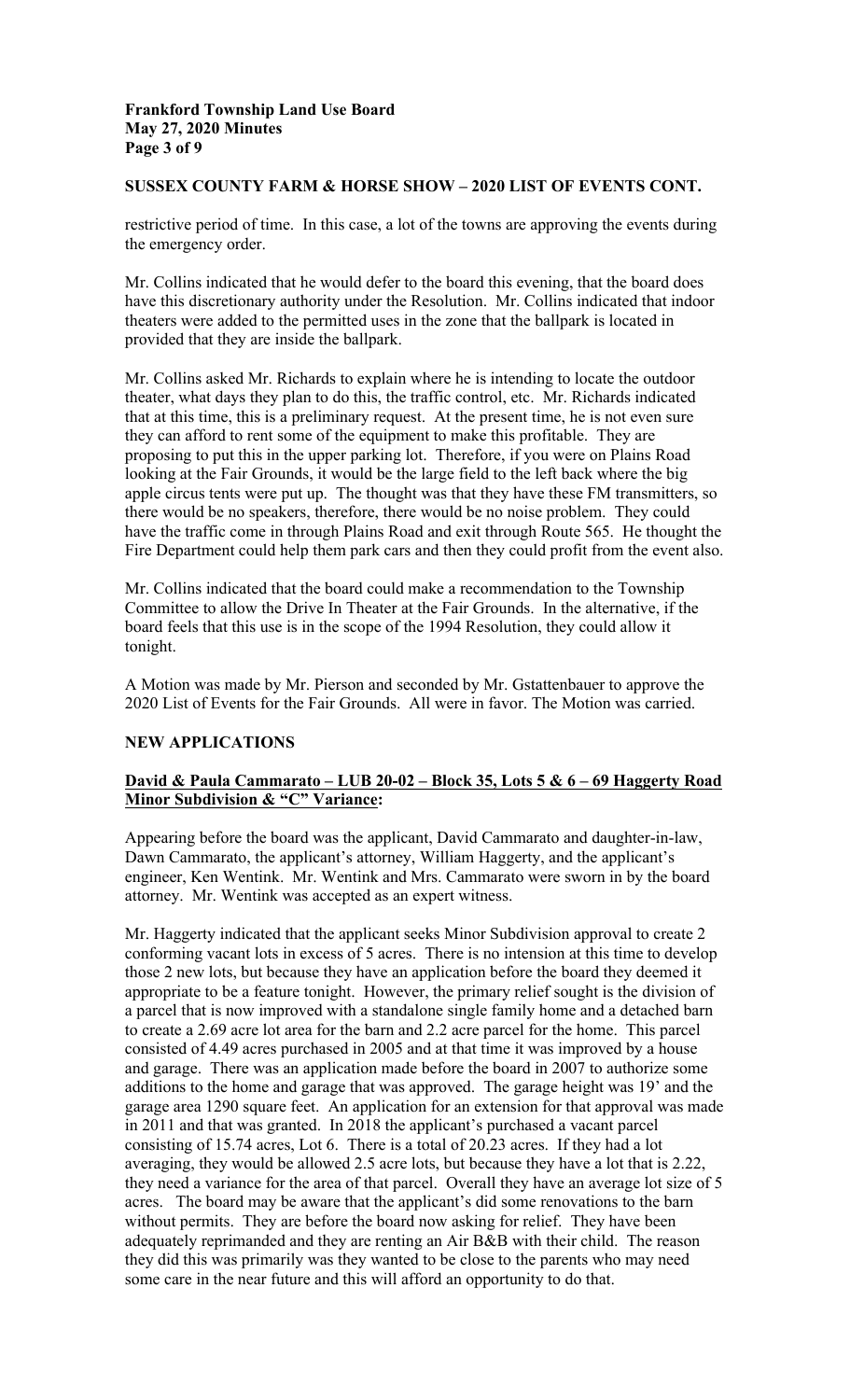**Frankford Township Land Use Board May 27, 2020 Minutes Page 4 of 9** 

**NEW APPLICATIONS CONT.** 

## **David & Paula Cammarato – LUB 20-02 – Block 35, Lots 5 & 6 – 69 Haggerty Road Minor Subdivision & "C" Variance cont.:**

Each building, with the barn being converted into a single family home, would comply and have its own well, septic and driveway. There are variances, primarily side yard setback variances and his client would like to square off the back to provide a little more area within the home. That back area of the barn is not visible to any property other than the subject property.

Requested by Tom Collins, the Zoning Officer, Ann Bell, will not be voting on this application as board member, but she will be a witness for the board with regard to the zoning issues.

Mr. Pellow reviewed his report dated May 18, 2020, last revised May 21, 2020 as to completeness:

ITEM 7: Compliance with legal notice requirements. Mr. Collins indicated that the notice was sufficient subject to the receipt from the New Jersey Herald the Affidavit of Publication.

ITEM 10: Copies of all prior resolutions pertaining to the property to be submitted. Mr. Pellow indicated that this has been submitted.

ITEM 15: Copy of Sussex County Health Department application. Need septic and well application. Mr. Pellow indicated that an application has been made to the County Health Department and this can be a condition of approval.

ITEM 29: Obtain each block and lot numbered in conformity with the municipal tax map as determined by the Municipal Tax Assessor and obtain street address from the 911 Coordinators. Copy of Sussex County Planning Board application. This is still needed and could be a condition of approval.

ITEM 43: Location of existing railroad, bridges, culvert, drainage pipe, water and sewer, utility poles. Mr. Pellow indicated he needs drainage structures. This can be a condition of approval.

ITEM 71: Written confirmation from Tax Assessor that proposed lot numbers are acceptable. Mr. Haggerty indicated that this will be submitted once it is received from the Tax Assessor which can be a condition of approval.

ITEM 75: Building floor plan, elevation views and first floor elevation with overall building height for the barn/garage. Mr. Pellow indicated that these have been submitted.

A Motion was made by Mr. Dolan and seconded by Mrs. Albanese to deem the application complete with the waivers for completeness only for the items not yet submitted. All were in favor. The Motion was carried.

Mr. Pellow continued reviewing this report:

 proposed; c) proposed Lot 5 – Lot Depth required – 300 feet required and 276.34 feet is on the west side; g) proposed Lot 5 – Front Yard Setback – 75 feet required and 44.4 feet Paragraph 2: The following variances are required: a) proposed Lot  $5 - 5$  acres required and 2.22 acres proposed; b) proposed Lot  $5.01 - 5$  acres required and 2.69 acres proposed; d) proposed 5.01 – Lot Depth Required – 300 feet and 167.19 feet is proposed; e) proposed Lot 5 – Side Yard Setback – 60 feet required and 30 feet proposed on the east side; f) proposed Lot 5.01 – Side Yard Setback – 60 feet required and 25.5 feet proposed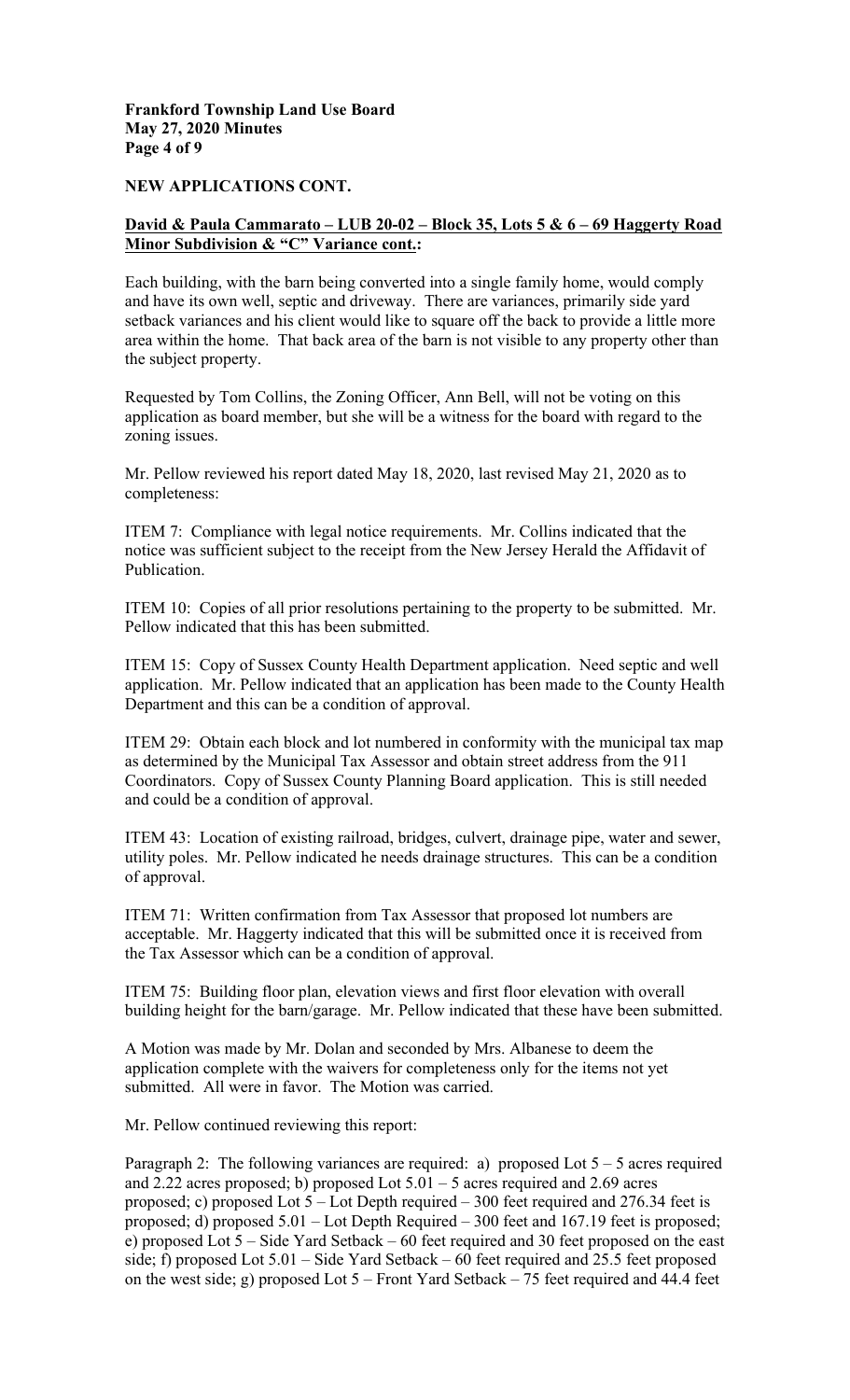**Frankford Township Land Use Board May 27, 2020 Minutes Page 5 of 9** 

#### **NEW APPLICATIONS CONT.**

# **David & Paula Cammarato – LUB 20-02 – Block 35, Lots 5 & 6 – 69 Haggerty Road Minor Subdivision & "C" Variance cont.:**

exists; and h) Does the barn comply with the area for a dwelling which the son and daughter-in law wish to convert to a residence? Who is living there now? The drive is gated off, Mr. Pellow indicated he was unable to go on the site.

Mr. Haggerty indicated that a lot of the variances are pre-existing. The primary variance would be the side yard setback and lot depth. He indicated that they would comply with the lot averaging ordinance, but for the fact that they do not comply with the side yard setback requirement. Mr. Collins questioned Mr. Haggerty that in his opening he indicated that they have conforming lots. Mr. Haggerty indicated that the 2 new proposed lots conform, but the 2 existing lots do not, however, Frankford has a lot average ordinance that allows 2.5 acre lot, which they are shy on one lot which is 2.22. Also there is a requirement on the lot average with side yard setbacks which they cannot achieve. If you consider that we have over 20 acres, the end result would be 4 lots, and they do have an overall averaging in excess of 5 acres. The variances that they are requesting a pre-existing conditions. The front yard setbacks, the buildings have been there for years. His client originally purchased the lot in 2005 and the buildings where there a long period before that.

Mr. Pellow indicated that they cannot use the 5 acre zoning on a portion of the lot and 2.5 acre zoning (lot averaging) on the other 2 lots.

Paragraph 3: There will be a common drive for Lots 6 and 6.01, block 35, which needs approval from the County Engineer's Office. The common drive to be 20 feet wide up to a point where it branches off into the first lot. A Township driveway permit will also be required due to the common drive at time of building permit application. Mr. Wentink met with the County on site but has not submitted permit applications.

Paragraph 4: I know there were issues with the County relative to the drive into Lot 5.01, and I don't know if that was ever resolved. Mr. Wentink to discuss this with the land Use Board.

Paragraph 5: If the existing barn/garage is to be used as a residence, we need floor plans showing the present barn/garage layout and the proposed layout for a residence. Mr. Pellow indicated that this was submitted before the meeting.

Paragraph 6: The location of the proposed well and septic system for Lot 5.01 to be shown and permits will be needed. This is a Sussex County Health Department Issue to be explained by Mr. Wentink.

Paragraph 8: The proposed Lots 6 and 6.01, Block 35 meet area an dimensional requirements for the AR Zone.

Paragraph 9: County Planning Board approval is needed.

Paragraph 10: NJDEP permit is needed to approve the wetlands and wetlands buffer. Mr. Pellow indicated an application to NJDEP is in progress.

Paragraph 11: Many pages of the application have not been signed. Mr. Haggerty indicated that they will be signed.

Paragraph 12: I understand that there have been issues with this property and the zoning Department of the Township. Hopefully, these can be resolved at the Land Use Board Meeting.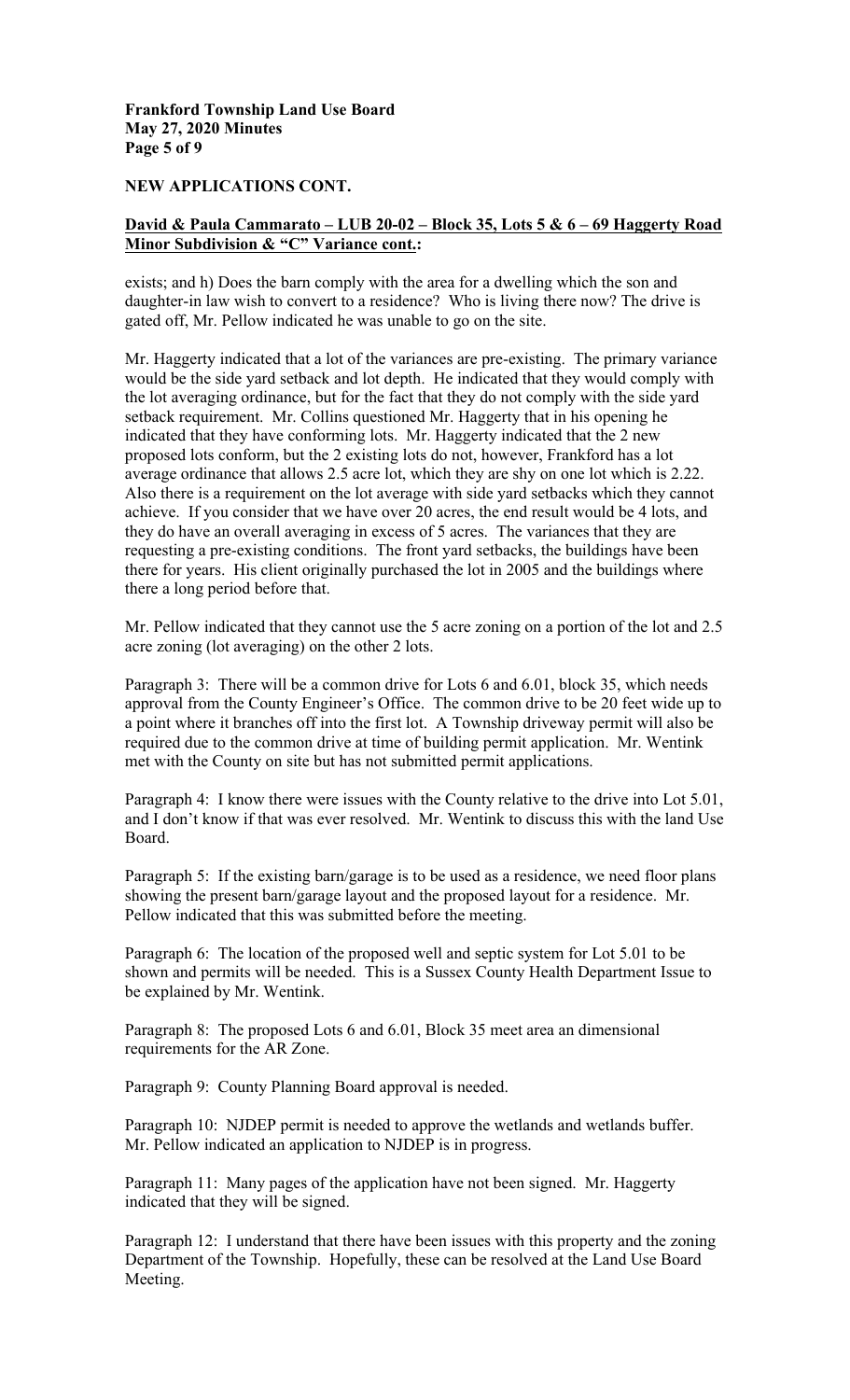**Frankford Township Land Use Board May 27, 2020 Minutes Page 6 of 9** 

#### **NEW APPLICATIONS CONT.**

### **David & Paula Cammarato – LUB 20-02 – Block 35, Lots 5 & 6 – 69 Haggerty Road Minor Subdivision & "C" Variance cont.:**

Paragraph 13: Will the existing well and septic be used for the existing dwelling. Mr. Wentink indicated that the existing well and septic will serve the existing dwelling.

Mr. Wentink indicated that they have made application for the septic permit, which the proposed well is shown on that map, for the proposed barn/garage. This application is in limbo because at the present time, it would be 2 septics and 2 wells on the same lot. Until this subdivision approval is approved, then this permit application can move forward. He also had to make application to NJ DEP for an LOI for the transition area before they designed a septic for the garage/barn, which they have approved a 50' transition area behind the existing dwelling. He indicated that Mr. Wander has been doing the wetlands and he assures him that the rest of the property will be a 50' transition area and that is why it will show a 50' transitions area for both Lots 5 and 6. Mr. Wentink indicated that they have an LOI for the septic area, but are waiting for the LOI for the rest of the property. The LOI that they received for the septic area for the barn lot was approved on December 5, 2019 as shown on sheet 4 of the subdivision map under notes.

Mr. Wentink indicated with regard to the driveway applications with the County, he thought it would be better to hold off on that discussion with the County, until they found out the outcome of this proposal before the board this evening.

Mr. Romania questioned Mr. Wentink if there was any reason why they did not take more acreage from Lot 6 to 5 to make it 5 acres. Mr. Pellow indicated that if they take more off of Lot 6, they may not have the 20,000 square feet of buildable area on Lot 6 if they take off more land. Mr. Wentink agreed with Mr. Pellow. A lengthy discussion was held with regard to dividing up the lots to make the lot sizes conforming to the ordinance. Mr. Pellow was concerned with the 20,000 square feet on Lot 6 because why would you create a lot that you cannot build on. Mr. Gstattenbauer indicated that he has a problem with the application because the applicant was approved for a garage and built an entire home instead of a garage. He is opposed to creating a substandard lot. Mr. Haggerty indicated that there is a lot averaging ordinance that allows 2.5 acre zoning and the barn lot would have 2.69 acres and the house is 2.2 acres. The overall density would be less per 5 acres should the property be developed, which there is no plan for that at this time. They are trying to correct past mistakes.

 family home, what would it do for the yard area. Mr. Wentink indicated it would not Mr. Haggerty questioned Mr. Wentink if they increased the acreage around the single make a difference in the yard because there is the major stream.

 Cammarato indicated that she is familiar with the property. When she was in turning at is active in the township sports, she is on the board for a local charity, and they have Appearing before the board was the applicant's daughter in law, Dawn Cammarato. Mrs. Selective Insurance, her in-laws let her stay with them for a couple of months in 2010. She indicated that there was some work done on the barn without permits and there is a stop work order on the building. She indicated that since that stop work order came about in July of 2017, they have done everything possible to conform to the township's request. They just wanted to make things right, they were in a bit of a bind prior to that. She indicated that they hired the professionals they needed to make this right and they were told that the best option was to subdivide as long as they meet the subdivision requirements. They contacted the neighbors around them and purchased land. The Township allowed them to live in the barn while they were taking care of this situation. This changed a few months back and they were asked to vacate the premises, which they did. They have complied with all the township requests. She indicated that her daughter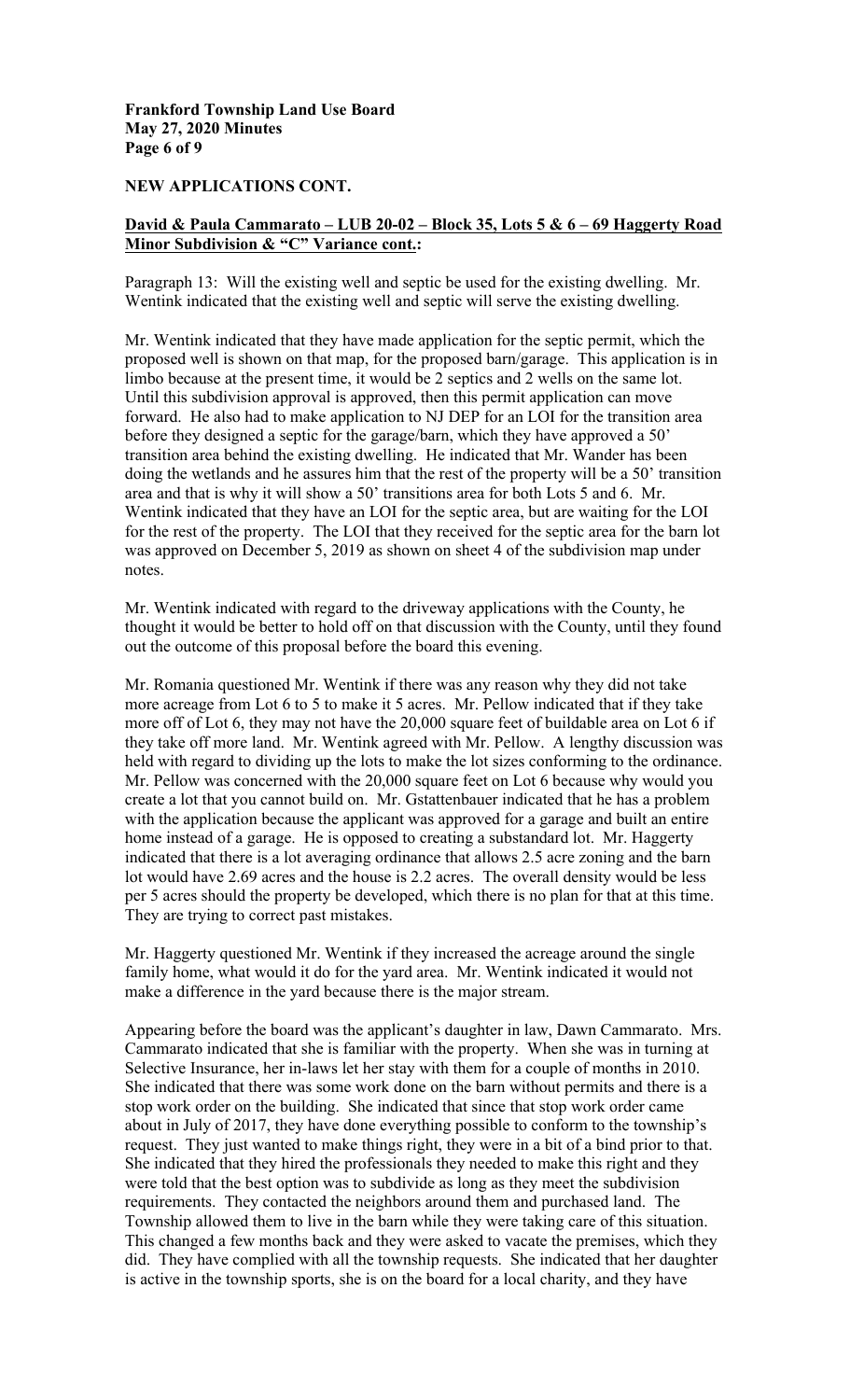**Frankford Township Land Use Board May 27, 2020 Minutes Page 7 of 9** 

#### **NEW APPLICATIONS CONT.**

# **David & Paula Cammarato – LUB 20-02 – Block 35, Lots 5 & 6 – 69 Haggerty Road Minor Subdivision & "C" Variance cont.:**

engrained themselves in the local community and they would really like to make this right.

Mr. Haggerty questioned Mrs. Cammarato as to why they want to live at this location. She indicated that her in-laws mainly. When all this started her father-in-law had a heart attack. They are able to help them being close and they are able to help them with their daughter. They enjoy the property next door by hiking every day with their daughter. She intends to pass down this property to their daughter in 30 years.

 barn. She indicated that there are 2 bedrooms. They would like to square off the rear of Mr. Haggerty questioned Mrs. Cammarato as to how many bedrooms there are in the the building to put a dining area. Right now all they have is a breakfast bar. The addition would not be visible to any other property except the house property of the in-laws. She indicated she does realize that they will have to obtain construction permits for all the work that has been done on the barn.

Mr. Haggerty questioned Mrs. Cammarato as to where they are living now. She indicated that they were living with her parents, but when COVID 19 happened, they had to distance themselves from her father who has cancer and they are renting an air B&B.

Mr. Haggerty questioned Mrs. Cammarato if the township has inspected the barn after they left the premises. She indicated that all the electric and plumbing has been removed, together with the appliances. They have 100% removed all the furniture.

 approval. Mr. Gstattenbauer indicated he would like to see a plan that Lot 5 and Lot 6 is Mr. Romania indicated that he does not have a problem with Lot 5.01, but with Lot 5, if you are going to subdivide, why not make it 5 acres. Mrs. Cammarato indicated that her engineer told them to put the lot lines where the natural line appears. They have no intension of building on the lot next to their in-laws lot, however, they do not have an objection to making the lot conforming. Mr. Haggerty indicated that both Mr. Wentink and Mrs. Cammarato indicated the natural lot line is where they decided to divide the lot because of the stream. The area does not allow any functional enhancement to Lot 5 except the area. Mr. Wentink indicated that the intent was to subdivide Lot 6 so they will be 2 buildable lots when they were done. Mr. Romania indicated, however, they are asking the board to approve undersized lots to do this. Mr. Collins indicated that Lot 6 and 6.01 can be merged into 1 lot and deed restrict the lot indicating that it will not be further subdivided, which would leave them with 3 lots. Mrs. Cammarato indicated that they would be in agreeance with this proposal. Mr. Dolan agreed with this proposal, but was concerned with all the conditions of the other agencies that are needed after this conforming. Mr. Delima agreed to this proposal.

A Motion was made by Mr. Delima and seconded by Mrs. Albanese to open this matter to the public. All were in favor. The Motion was carried.

 attorney. He was concerned about the lot sizes. Appearing before the board was Don Meola. Mr. Meola was sworn in by the board

 attorney. She feels that the board is setting a precedence by approving this. Appearing before the board was April Bortone. Ms. Bortone was sworn in by the board

 attorney. Mr. Krause indicated that he is in favor of the project. Appearing before the board was Charles Krause. Mr. Krause was sworn in by the board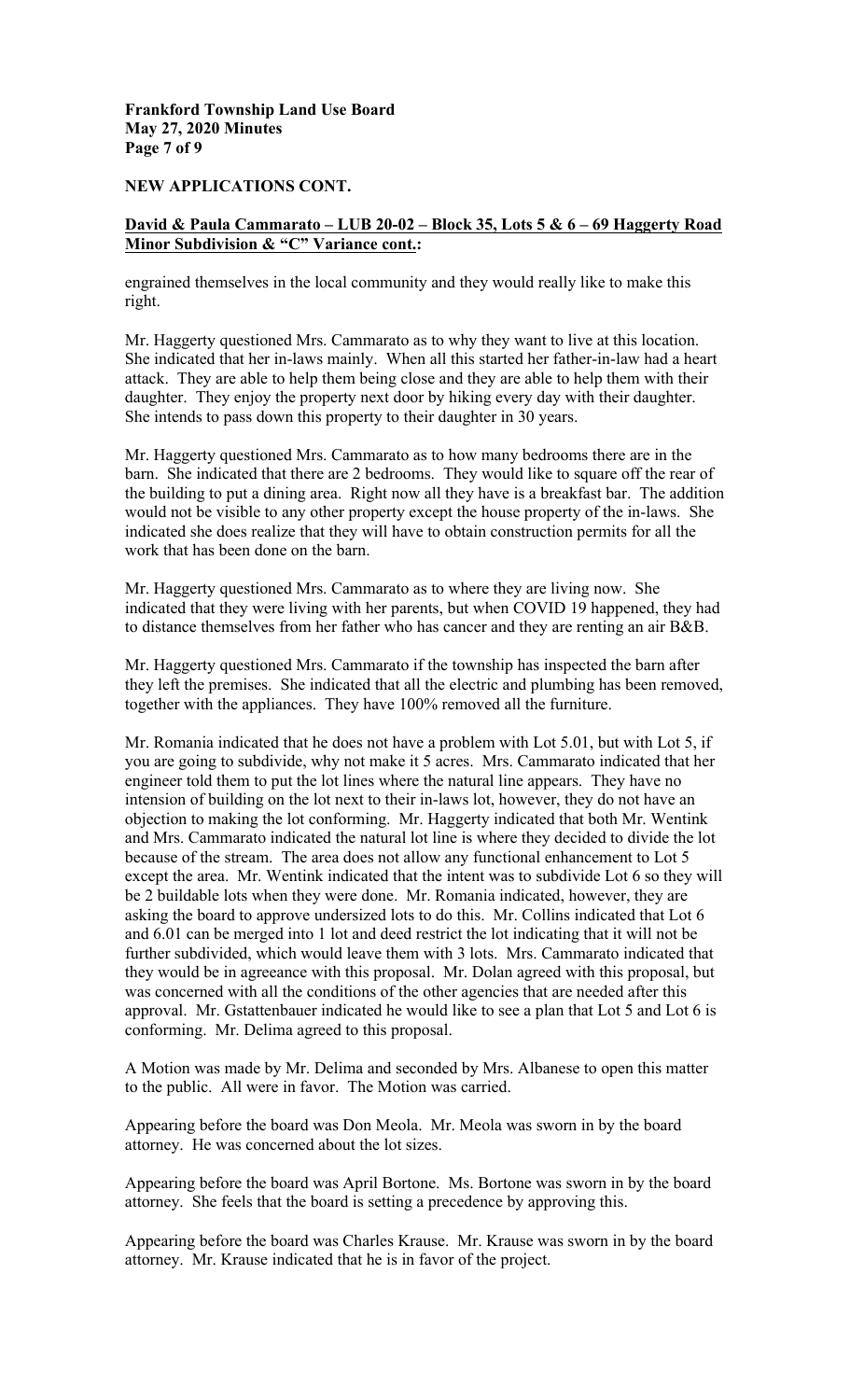**Frankford Township Land Use Board May 27, 2020 Minutes Page 8 of 9** 

#### **NEW APPLICATIONS CONT.**

# **David & Paula Cammarato – LUB 20-02 – Block 35, Lots 5 & 6 – 69 Haggerty Road Minor Subdivision & "C" Variance cont.:**

 the board attorney. She objected to the application. She indicated that the cover sheet Appearing before the board was Jennifer Vandergroff. Ms. Vandergroff was sworn in by indicated 68 Haggerty Road and application indicates 69 & 53 Haggerty Road. The dissemination of information was not accessible for everyone. She believes that a hard copy should have been given out to the surrounding owners. She was also concerned about the addresses on the Affidavits on the applications signed by the Cammaratos. She was concerned that the checklist was not complete. She was concerned about the septic and well. She was concerned about the driveways.

Mr. Haggerty indicated that the subject lot is 4+ acres improved with a house and a barn. The primary focus of the application is to subdivide the land and convert the barn into a single family home with its own well and septic. The remaining house would stay the same. During the course of the hearing they have agreed to eliminate one of the vacant lots and make the barn lot conforming and deed restrict the balance of the vacant lot. By removing one of the vacant lots, it removes the county issue with the driveway. They would further deed restrict the rest of the lot not to be further subdivided.

Ms. Vandergroff was concerned about the taxes to be paid on a house instead of a barn and COAH that should be paid by the applicant. It was noted that all of these fees will be paid and the tax assessor will re-evaluate the taxes.

Appearing before the board was April Bortone. She still feels this is setting a precedent.

There being no further public participation, a Motion was made by Mr. Dolan and seconded by Mr. Delima to close this matter to the public. All were in favor. The Motion was carried.

Mr. Pellow indicated that the 2.5 acre zoning that Mr. Haggerty referred to this evening is not what is before the board this evening. This is the cluster zoning.

 6.01 and have only one additional vacant lot to conform and also shall be subject to a A Motion was made by Mr. Delima and seconded by Mrs. Albanese to approve the Minor Subdivision and "C" Variances subject to the temporary waivers discussed in Mr. Pellow's report and the conditions offered by the applicant to only have 3 total lots and to add additional acreage to the house lot to make it 5 acres and reduce Lot 6 to eliminate deed restriction offered by the applicant and enforceable by the Township of Frankford as a third party beneficiary restricting that lot from any further subdivision for the purpose of creating any additional building lots which will be recorded with the deeds of Minor Subdivision to be approved by the Board Attorney and Engineer. The applicant shall obtain all other governmental approvals including DEP, Sussex County Planning Board and driveways if needed, and the County of Sussex Health Department for the Sewer Disposal System. Both the house lot and barn lot shall have 2 conforming septic systems and wells. Roll Call:

| YES: | Albanese, Romania, Delima, Macri |  |  |  |
|------|----------------------------------|--|--|--|
|------|----------------------------------|--|--|--|

NO: 3 Gstattenbauer, Dolan, Pierson

ABSTAIN: 0

The Motion was carried.